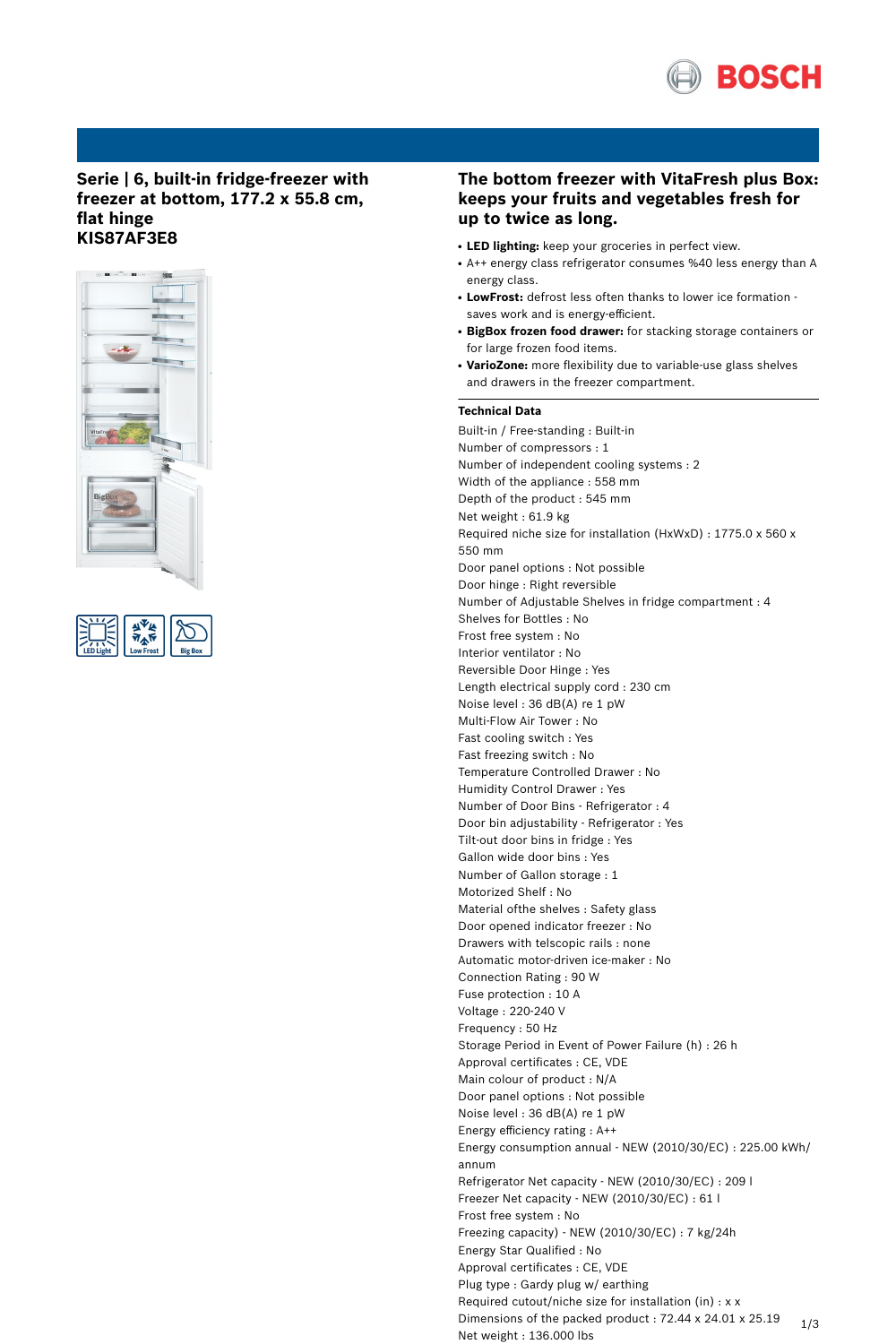

# **Serie | 6, built-in fridge-freezer with freezer at bottom, 177.2 x 55.8 cm, flat hinge KIS87AF3E8**

# **The bottom freezer with VitaFresh plus Box: keeps your fruits and vegetables fresh for up to twice as long.**

## **Performance and consumption**

- Energy Efficiency Class: EU\_2010 at <sup>a</sup> range of energy efficiency classes from A++ to F
- Energy consumption: <sup>225</sup> kWh/yr
- Net Capacity: <sup>270</sup> <sup>l</sup>
- Noise level: <sup>36</sup> dB(A) re <sup>1</sup> pW

#### **Design and Styling**

- LED interior light in fridge section

#### **Convenience & Safety**

- <sup>7</sup> segment electronic control
- Easy Installation
- FreshSense constant temperature by intelligent sensor technology
- Two Cooling Systems
- Super Cooling: automatic deactivation
- Super Freezing: manual activation
- Holiday mode
- Acoustic open door warning system
- Active Warning System by Temperatur increase, with failure memory function

#### **Fridge Compartment**

- Fridge Total Net Capacity: <sup>209</sup> <sup>l</sup>
- <sup>5</sup> safety glass shelves (4 height adjustable), of which <sup>1</sup> <sup>x</sup> VarioShelf divisible and pushed under shelf, 1 x extendable EasyAccess shelf
- <sup>5</sup> door bins, there of 1x dairy compartment
- Automatic defrost in fridge section

## **Freshness System Freshness System**

- <sup>1</sup> VitaFresh plus drawer with humidity control - Fruits and vegetables retain vitamins and stay fresh up to 2 times longer.

#### **Freezer Section**

- Freezer Capacity: <sup>61</sup> <sup>l</sup>
- Low Frost
- Freezing capacity: <sup>7</sup> kg/24 <sup>h</sup>
- Storage time in power failure: <sup>26</sup> <sup>h</sup>
- Vario Zone removable safety glass shelves for extra space!
- <sup>2</sup> transparent freezer drawers, incl.1 BigBox

## **Dimensions**

- Appliance Dimensions ( H x W x D): 177.2 cm x Appliance width: 55.8 cm x 54.5 cm

## **Technical Information**

- Door right hinged, reversible
- Climate Class: SN-T
- Connected load: <sup>90</sup> <sup>W</sup>
- Nominal voltage: <sup>220</sup> <sup>240</sup> <sup>V</sup>

#### **Accessories**

- bottle holder

## **Highlights**

- Low Frost less icing, faster defrosting!
- <sup>1</sup> VitaFresh plus drawer with humidity control Fruits and vegetables retain vitamins and stay fresh up to 2 times longer. - keeps fruit and vegetables up to 2 x longer fresh!
- Easy access shelf easy access and everything in sight
- touch control enduring elegance pefectly under control!

#### **Country Specific Options**

- Gross capacity <sup>276</sup> <sup>l</sup>
- Gross capacity cooling <sup>212</sup> <sup>l</sup>
- Gross capacity\*\*\*\* freezer: <sup>64</sup> <sup>l</sup> (-18°C and below)
- Based on the results of the standard 24-hour test. Actual consumption depends on usage/position of the appliance.

#### **Environment and Safety**

## **Installation**

## **General Information**